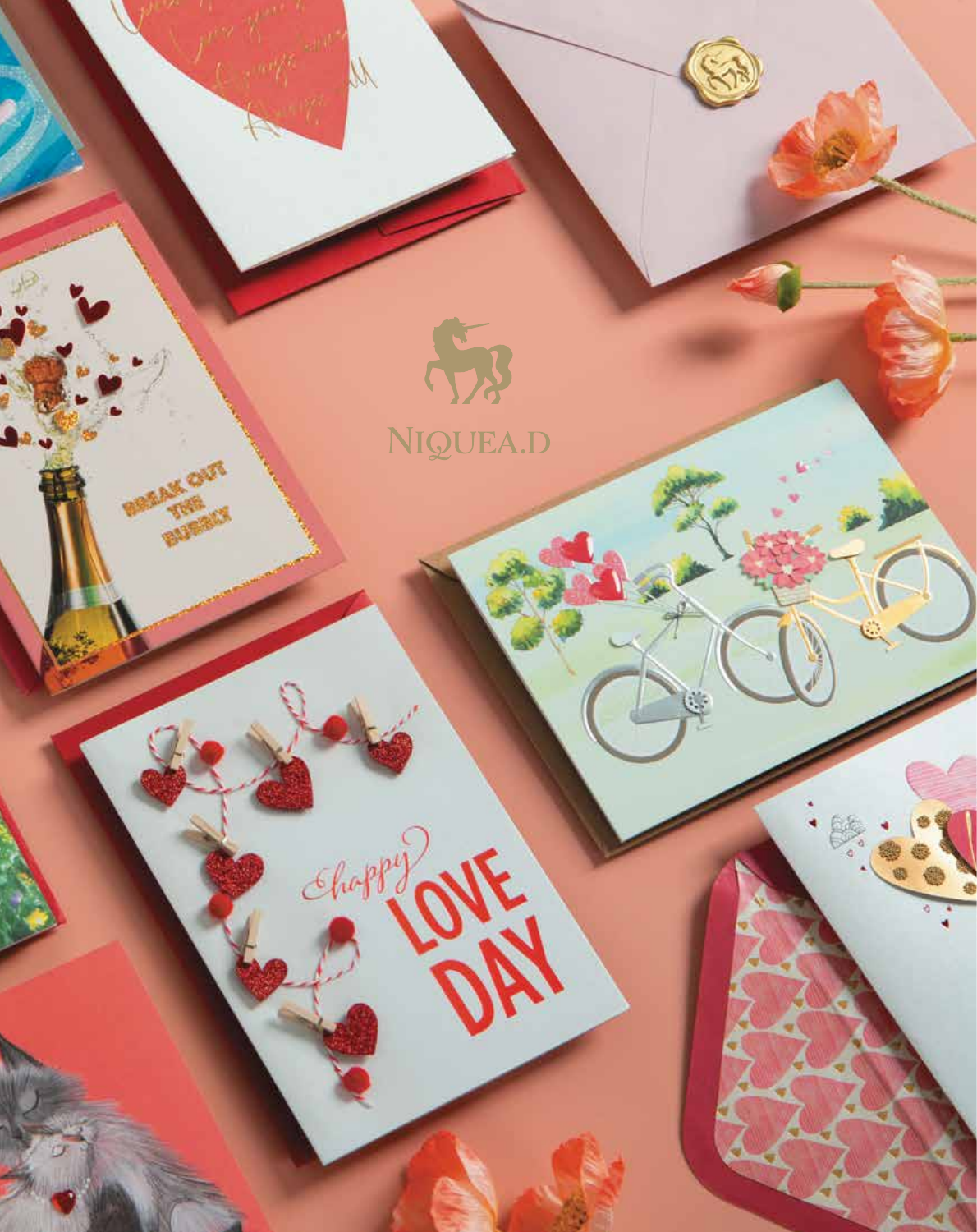VALENTINE'S DAY February 14, 2022

ACKY In my life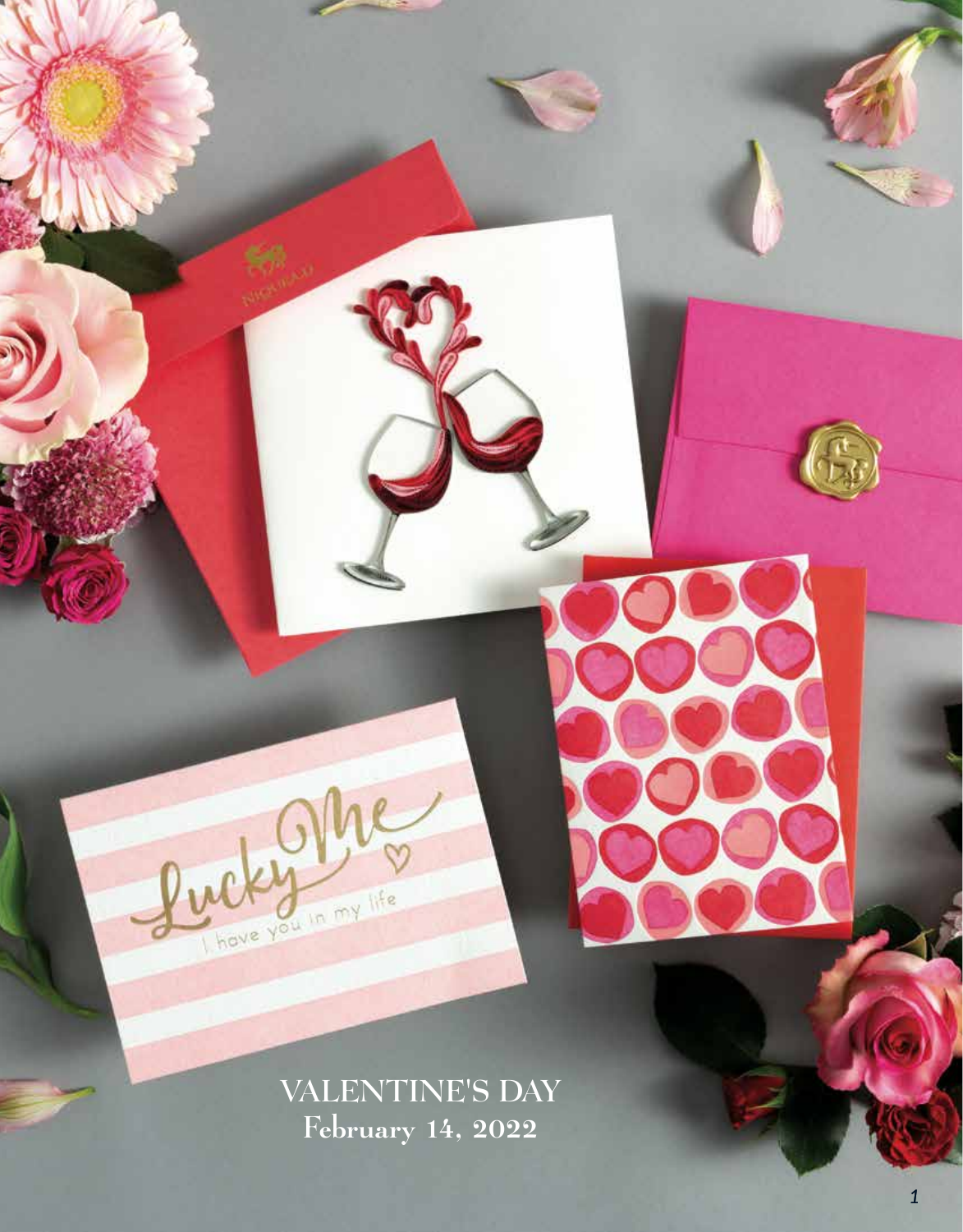

**5" x 7" | Minimum order 6 | Retail \$7.95 | Wholesale \$3.98**  $\begin{smallmatrix} \texttt{0} & \texttt{0} & \texttt{0} & \texttt{0} & \texttt{0} & \texttt{0} & \texttt{0} & \texttt{0} & \texttt{0} & \texttt{0} & \texttt{0} & \texttt{0} & \texttt{0} & \texttt{0} & \texttt{0} & \texttt{0} & \texttt{0} & \texttt{0} & \texttt{0} & \texttt{0} & \texttt{0} & \texttt{0} & \texttt{0} & \texttt{0} & \texttt{0} & \texttt{0} & \texttt{0} & \texttt{0} & \texttt{0} & \texttt{0} & \texttt{$ 



**VINTAGE BOTANICAL ROSE | NVD-0047**  *Embellishment: tip-ons, flocking, foil, embossing, gems Sentiment: Loving you is the best thing that has ever happened to me My heart is, and always will be, yours Happy Valentine's Day*



**EMBROIDERED HEARTS | NVD-0027** *Embellishment: diecut felt, embroidered Sentiment: I LOVE YOU HAPPY VALENTINE'S DAY* **6" x 6" | Minimum order 3 | Retail \$11.95 | Wholesale \$5.98**

#### **TWO BICYCLES | NVD-0030**

*Embellishment: handmade, tip-ons resin, glitter, foil Sentiment: Our love is an adventure that only gets better with time I love you Happy Valentine's Day*

**5" x 7" | Minimum order 3 | Retail \$8.95 | Wholesale \$4.48**





**TWO BIRDS ON TREE | NVD-0031** *Embellishment: tip-ons, feathers, embossed foil, rhinestones Sentiment: I love you Happy Valentine's Day* **5" x 7" | Minimum order 3 | Retail \$8.95 | Wholesale \$4.48**  $\begin{array}{c} \begin{array}{c} \end{array} \begin{array}{c} \begin{array}{c} \end{array} \begin{array}{c} \end{array} \begin{array}{c} \end{array} \begin{array}{c} \end{array} \begin{array}{c} \end{array} \begin{array}{c} \end{array} \begin{array}{c} \end{array} \begin{array}{c} \end{array} \begin{array}{c} \end{array} \begin{array}{c} \end{array} \begin{array}{c} \end{array} \begin{array}{c} \end{array} \begin{array}{c} \end{array} \begin{array}{c} \end{array} \begin{array}{c} \end{array} \begin{array}{c} \end{array} \begin$ 



**THREE ROSES | NVD-0001** *Embellishment: handmade paper filigree Sentiment: Happy Valentine's Day to my one true love* **6" x 6" | Minimum order 3 | Retail \$12.95 | Wholesale \$6.48**  $\frac{1}{2}$   $\frac{1}{2}$   $\frac{1}{2}$   $\frac{1}{2}$   $\frac{1}{2}$   $\frac{1}{2}$   $\frac{1}{2}$   $\frac{1}{2}$   $\frac{1}{2}$ 



**LOVE YOU YESTERDAY, LOVE YOU STILL | NVD-0054** *Embellishment: letterpress, foil Sentiment: Happy Valentine's Day To My Love* **5" x 7" | Minimum order 6 | Retail \$6.95 | Wholesale \$3.48**









**COUPLE BEHIND BALLOONS | NVD-0026** *Embellishment: handmade, tip-ons resin, glitter, foil, fabric Sentiment: when I am with you, life is perfect Happy Valentine's Day* **5" x 7" | Minimum order 3 | Retail \$10.95 | Wholesale \$5.48**





**ROSES & CHAMPAGNE POP-UP | NVD-0043** *Embellishment: tip-on foil, pop-up interior Sentiment: You are so special to me, and I cannot imagine a single day without you in my life nor would I ever want to Happy Valentine's Day* **6" x 6" | Minimum order 3 | Retail \$9.95 | Wholesale \$4.98**



#### **VALENTINE'S DAY VALENTINE'S DAY**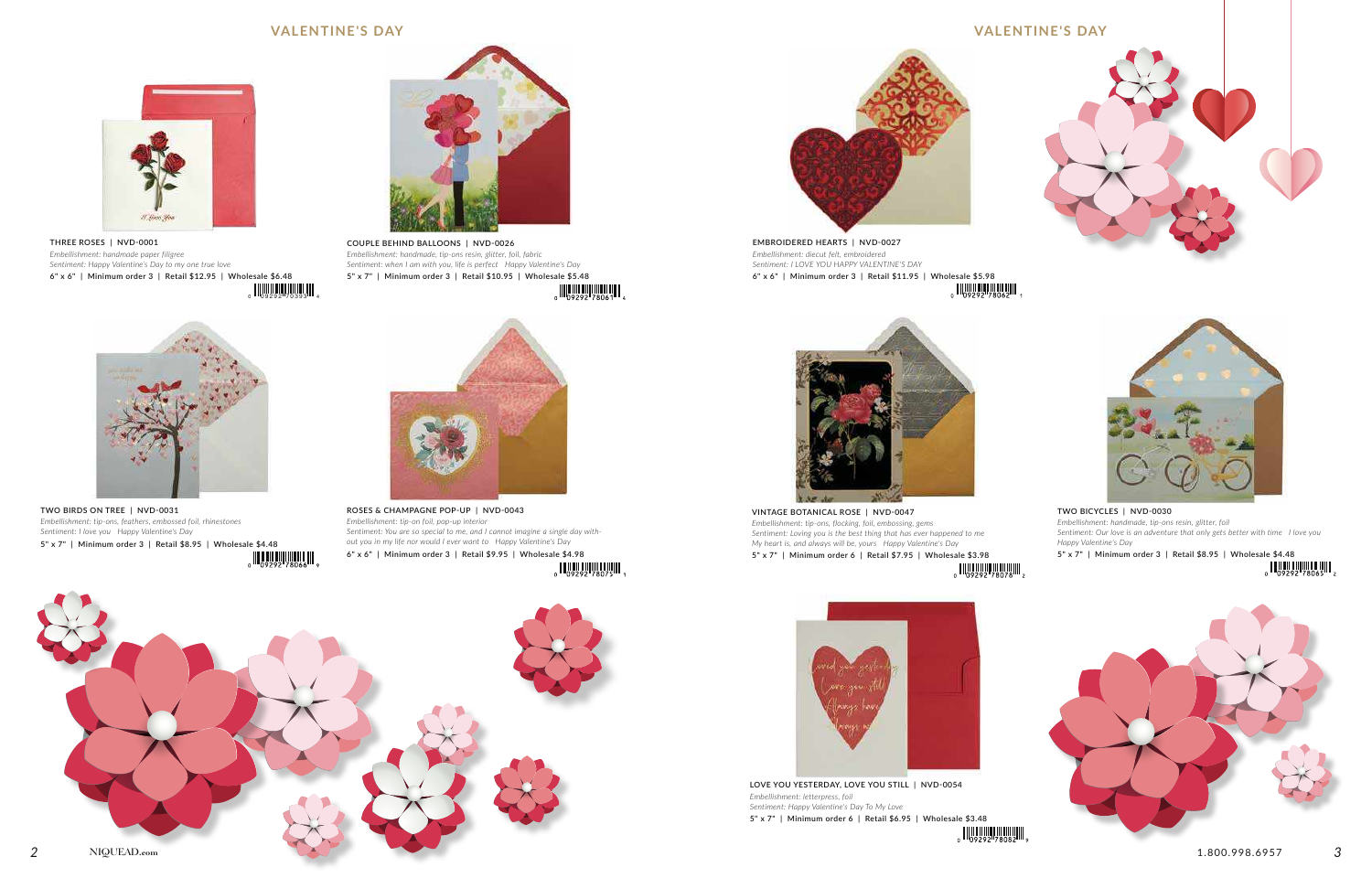

**6" x 6" | Minimum order 3 | Retail \$12.95 | Wholesale \$6.48**  $\begin{array}{c} \begin{array}{|c|c|c|c|c|}\hline \end{array} & \begin{array}{|c|c|c|c|c|}\hline \end{array} & \begin{array}{|c|c|c|c|c|}\hline \end{array} & \begin{array}{|c|c|c|c|}\hline \end{array} & \begin{array}{|c|c|c|c|}\hline \end{array} & \begin{array}{|c|c|c|c|}\hline \end{array} & \begin{array}{|c|c|c|c|}\hline \end{array} & \begin{array}{|c|c|c|c|}\hline \end{array} & \begin{array}{|c|c|c|c|}\hline \end{array} &$ 



**HEART LATTE | NVD-0002** *Embellishment: handmade paper filigree Sentiment: Happy Valentine's Day*

**6" x 6" | Minimum order 3 | Retail \$9.95 | Wholesale \$4.98**  $\frac{1}{2}$ 



**WATERCOLOR HEART | NVD-0032** *Embellishment: diecut, vellum tip-ons, glitter, foil, rhinestones Sentiment: my heart is full of love for you*

> **6.5" x 5" | Minimum order 6 | Retail \$6.95 | Wholesale \$3.48**  $\frac{1}{2}$   $\frac{1}{2}$   $\frac{1}{2}$   $\frac{1}{2}$   $\frac{1}{2}$   $\frac{1}{2}$   $\frac{1}{2}$   $\frac{1}{2}$   $\frac{1}{2}$   $\frac{1}{2}$   $\frac{1}{2}$   $\frac{1}{2}$   $\frac{1}{2}$   $\frac{1}{2}$   $\frac{1}{2}$   $\frac{1}{2}$   $\frac{1}{2}$   $\frac{1}{2}$   $\frac{1}{2}$   $\frac{1}{2}$   $\frac{1}{2}$   $\frac{1}{2}$



**5" x 7" | Minimum order 6 | Retail \$7.95 | Wholesale \$3.98 THE REAL PROPERTY AND IN** 

**SPRINKLES TO MY DONUT | NVD-0029** *Embellishment: tip-ons, felt, beads Sentiment: YOU MAKE EVERYTHING SWEETER! HAPPY HAPPY VALENTINE'S DAY* **5" x 7" | Minimum order 3 | Retail \$9.95 | Wholesale \$4.98**





**NO PARTY PANTS | NVD-0011** *Embellishment: letterpress Sentiment: Happy Valentine's Day*

**TWO OWLS W. BALLOONS | NVD-0039** *Embellishment: tip-ons, foil, beads Sentiment: Happy Valentine's Day!*

**RETRO TOAST | NVD-0007** *Embellishment: letterpress Sentiment: So you butter be nice this Valentine's Day* **5.875" x 4.625" | Minimum order 6 | Retail \$6.95 | Wholesale \$3.48**

**RAINBOW HEARTS | NVD-0019** *Embellishment: handmade paper filigree Sentiment: Lots of Love for a Happy Valentine's Day* **6" x 6" | Minimum order 3 | Retail \$12.95 | Wholesale \$6.48**

 $\frac{1}{2}$   $\frac{1}{2}$   $\frac{1}{2}$   $\frac{1}{2}$   $\frac{1}{2}$   $\frac{1}{2}$   $\frac{1}{2}$   $\frac{1}{2}$   $\frac{1}{2}$   $\frac{1}{2}$   $\frac{1}{2}$   $\frac{1}{2}$   $\frac{1}{2}$   $\frac{1}{2}$   $\frac{1}{2}$   $\frac{1}{2}$   $\frac{1}{2}$   $\frac{1}{2}$   $\frac{1}{2}$   $\frac{1}{2}$   $\frac{1}{2}$   $\frac{1}{2}$ 

**SOULMATEY | NVD-0005** *Embellishment: letterpress Sentiment: I love being with you. Happy Valentine's Day* **6.5" x 5" | Minimum order 6 | Retail \$6.95 | Wholesale \$3.48**

0 0 2 9 2 9 2 9 4 1



**CUTE DOG IN SUNGLASSES | NVD-0044** *Embellishment: tip-ons, foil, gems Sentiment: lots of love happy valentine's day* **5" x 7" | Minimum order 6 | Retail \$7.95 | Wholesale \$3.98**





**TO MARS AND BACK | NVD-0041** *Embellishment: tip-on, foil, glitter Sentiment: Every adventure we take big or small, I want to share it all with you* **5" x 7" | Minimum order 6 | Retail \$7.95 | Wholesale \$3.98**

# $\begin{array}{c} \begin{array}{c} \end{array} \end{array} \begin{array}{c} \begin{array}{c} \begin{array}{c} \end{array} \end{array} \end{array} \begin{array}{c} \begin{array}{c} \end{array} \end{array} \end{array} \begin{array}{c} \begin{array}{c} \end{array} \end{array} \begin{array}{c} \begin{array}{c} \end{array} \end{array} \end{array}$





**PHOTO POLAR BEARS | NVD-0034** *Embellishment: foil Sentiment: HAPPY VALENTINE'S DAY* **5" x 7" | Minimum order 6 | Retail \$7.95 | Wholesale \$3.98**



#### **VALENTINE'S DAY VALENTINE'S DAY**

**GIRAFFE COUPLE | NVD-0028** *Embellishment: foil, embossed, rhinestones Sentiment: I LOVE SHARING MY LIFE WITH YOU happy valentine's day* **5" x 7" | Minimum order 6 | Retail \$7.95 | Wholesale \$3.98**





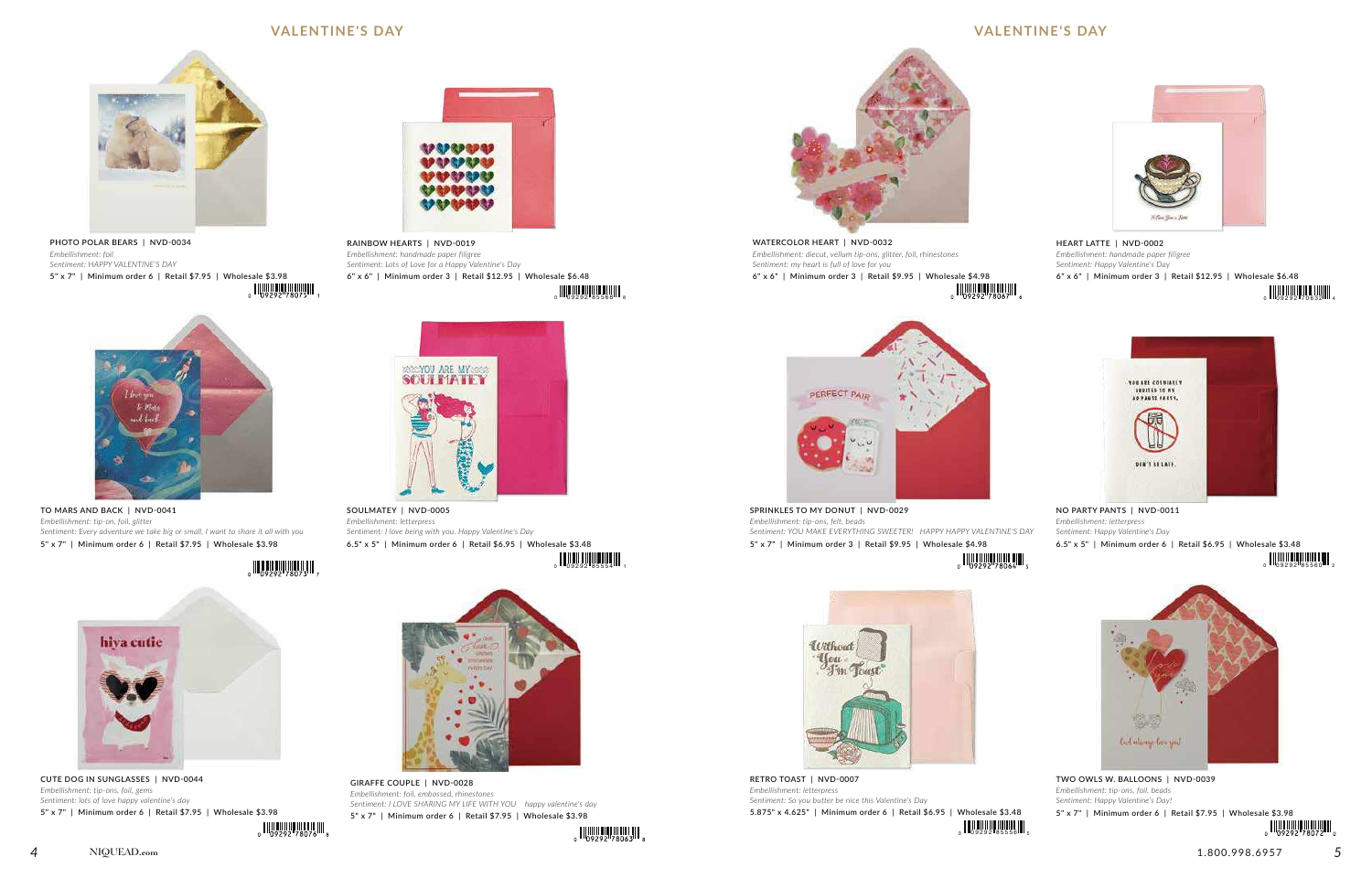*6* NIQUEAD.com 1.800.998.6957 *7*

**SO SAXY SAXOPHONE | NVD-0049** *Embellishment: handmade, tip-ons, foil, gems Sentiment: let's make amazing music together Happy Valentine's Day* **5" x 7" | Minimum order 6 | Retail \$8.95 | Wholesale \$4.48**  $\frac{1}{2}$ 





 $\frac{1}{2}$   $\frac{1}{2}$   $\frac{1}{2}$   $\frac{1}{2}$   $\frac{1}{2}$   $\frac{1}{2}$   $\frac{1}{2}$   $\frac{1}{2}$   $\frac{1}{2}$   $\frac{1}{2}$   $\frac{1}{2}$   $\frac{1}{2}$   $\frac{1}{2}$   $\frac{1}{2}$   $\frac{1}{2}$   $\frac{1}{2}$   $\frac{1}{2}$   $\frac{1}{2}$   $\frac{1}{2}$   $\frac{1}{2}$   $\frac{1}{2}$   $\frac{1}{2}$ 

 $\frac{1}{2}$ 



**PUPPY COUPLE | NVD-0046** *Embellishment: diecut, glitter, foil Sentiment: Forever + Always Happy Valentine's Day* **5" x 7" | Minimum order 6 | Retail \$7.95 | Wholesale \$3.98**



**MAN ON VESPA WITH BOUQUET | NVD-0060** *Embellishment: tip-ons, glitter, foil, gems Sentiment: Bringing you wishes of love today and always Happy Valentine's Day* **5" x 7" | Minimum order 3 | Retail \$7.95 | Wholesale \$3.98**







*Embellishment: lasercut, glitter, foil Sentiment: I love sharing adventures with you Happy Valentine's Day* **6" x 6" | Minimum order 3 | Retail \$8.95 | Wholesale \$4.48**

**SLOTH WITH HEART | NVD-0016** *Embellishment: letterpress Sentiment: Happy Valentine's Day* **6.5" x 5" | Minimum order 6 | Retail \$6.95 | Wholesale \$3.48**



# $\frac{1}{2}$



**ROSE HEART | NVD-0004** *Embellishment: handmade paper filigree Sentiment: Happy Valentine's Day* **6" x 6" | Minimum order 3 | Retail \$12.95 | Wholesale \$6.48**  $\frac{1}{2}$   $\frac{1}{2}$   $\frac{1}{2}$   $\frac{1}{2}$   $\frac{1}{2}$   $\frac{1}{2}$   $\frac{1}{2}$   $\frac{1}{2}$   $\frac{1}{2}$   $\frac{1}{2}$   $\frac{1}{2}$   $\frac{1}{2}$   $\frac{1}{2}$   $\frac{1}{2}$   $\frac{1}{2}$   $\frac{1}{2}$   $\frac{1}{2}$   $\frac{1}{2}$   $\frac{1}{2}$   $\frac{1}{2}$   $\frac{1}{2}$   $\frac{1}{2}$ 





**PHOTO KITTEN AND HEART PILLOWS | NVD-0056** *Embellishment: foil, pillow heart Sentiment: Happy Valentine's Day* **5" x 7" | Minimum order 6 | Retail \$8.95 | Wholesale \$4.48**

**A LITTLE BIT NAKED | NVD-0052** *Embellishment: letterpress Sentiment: AND UNDER THE COVERS WITH ME* **5" x 7" | Minimum order 6 | Retail \$6.95 | Wholesale \$3.48**

 $\begin{array}{c} \begin{array}{c} \end{array} \begin{array}{c} \begin{array}{c} \end{array} \begin{array}{c} \end{array} \begin{array}{c} \end{array} \begin{array}{c} \end{array} \begin{array}{c} \end{array} \begin{array}{c} \end{array} \begin{array}{c} \end{array} \begin{array}{c} \end{array} \begin{array}{c} \end{array} \begin{array}{c} \end{array} \begin{array}{c} \end{array} \begin{array}{c} \end{array} \begin{array}{c} \end{array} \begin{array}{c} \end{array} \begin{array}{c} \end{array} \begin{array}{c} \end{array} \begin$ 



**ONE IN A MILLION | NVD-0012** *Embellishment: foil, glitter Sentiment: I love you, Happy Valentine's Day* **5.875" x 4.625" | Minimum order 6 | Retail \$6.95 | Wholesale \$3.48**

**TWO CATS SNUGGLING | NVD-0042** *Embellishment: tip-on, foil, glitter, rhinestone, flocking Sentiment: Our love makes everything wonderful! Happy Valentine's Day* **5" x 7" | Minimum order 6 | Retail \$7.95 | Wholesale \$3.98**

 $\begin{smallmatrix} \begin{smallmatrix} 0\\ 0\\ 0\\ 0\\ 0\\ \end{smallmatrix} \end{smallmatrix} \begin{smallmatrix} \begin{smallmatrix} 0\\ 0\\ 0\\ 0\\ 0\\ 0\\ \end{smallmatrix} \end{smallmatrix} \begin{smallmatrix} \begin{smallmatrix} 0\\ 0\\ 0\\ 0\\ 0\\ 0\\ \end{smallmatrix} \end{smallmatrix} \begin{smallmatrix} \begin{smallmatrix} 0\\ 0\\ 0\\ 0\\ 0\\ 0\\ \end{smallmatrix} \end{smallmatrix} \begin{smallmatrix} \begin{smallmatrix} 0\\ 0\\ 0\\ 0\\ 0\\ 0\\ \end{smallmatrix} \end{smallmatrix} \begin{smallmatrix} \begin{smallmatrix}$ 



**MARBLEIZED HEART | NVD-0037** *Embellishment: foil, glitter, tassel Sentiment: Nobody has ever measured, not even poets, how much a heart can hold -Zelda Fitzgerald you are my everything-today & always, I love you more than my heart can hold*

**5" x 7" | Minimum order 6 | Retail \$7.95 | Wholesale \$3.98**



**CHAMPAGNE BOTTLE AND HEARTS | NVD-0036** *Embellishment: tip-ons, foil Sentiment: AND RAISE A TOAST TO LOVE! HAPPY VALENTINE'S DAY* **5" x 7" | Minimum order 6 | Retail \$7.95 | Wholesale \$3.98**



#### **VALENTINE'S DAY VALENTINE'S DAY**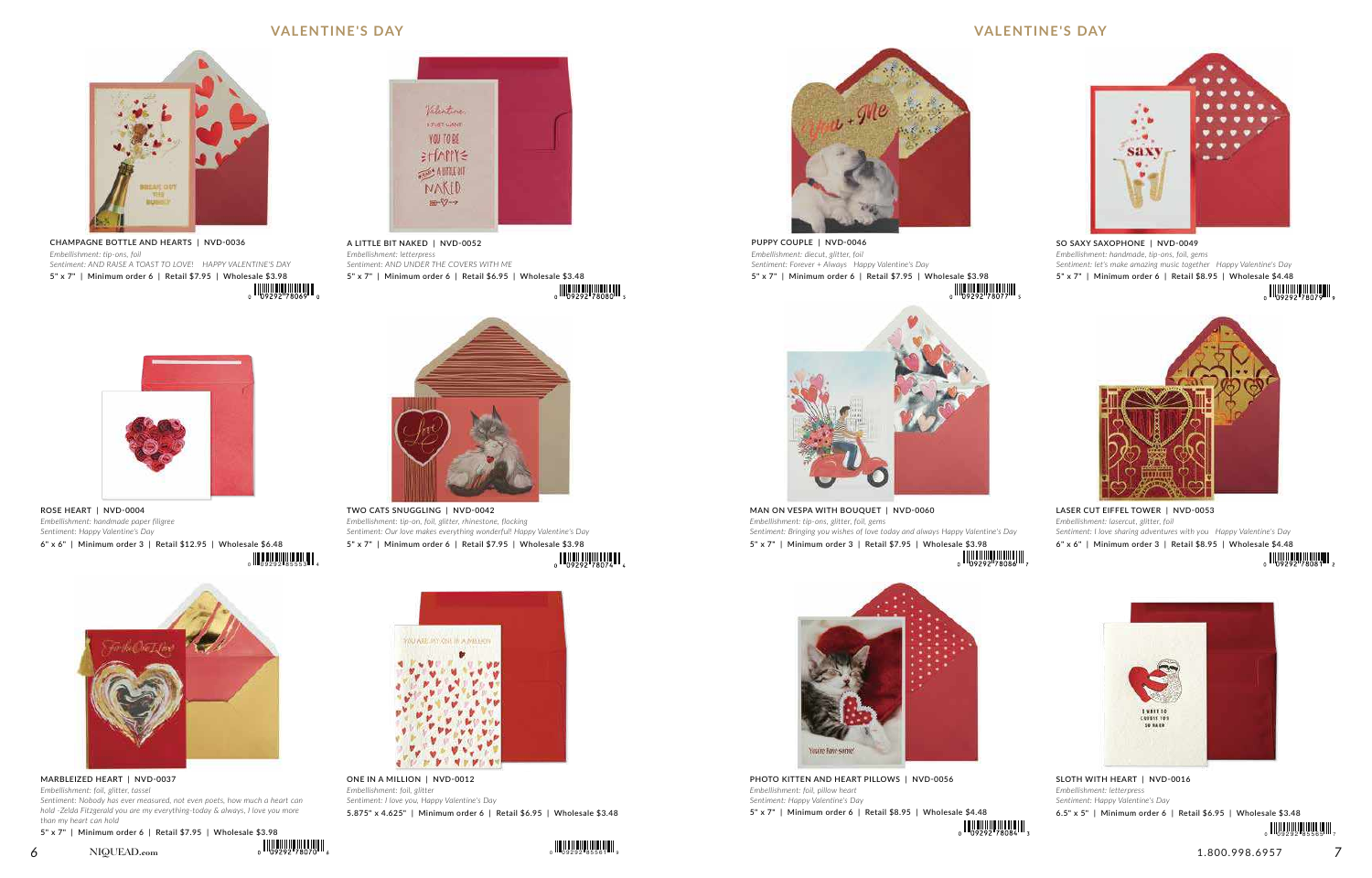

**ELEPHANT AND HEARTS | NVD-0055** *Embellishment: tip-ons, foil Sentiment: Happy Valentine's Day To My Love* **5" x 7" | Minimum order 3 | Retail \$7.95 | Wholesale \$3.98**  $\begin{array}{c} \begin{array}{c} \end{array} \begin{array}{c} \begin{array}{c} \end{array} \begin{array}{c} \end{array} \begin{array}{c} \end{array} \begin{array}{c} \end{array} \begin{array}{c} \end{array} \begin{array}{c} \end{array} \begin{array}{c} \end{array} \begin{array}{c} \end{array} \begin{array}{c} \end{array} \begin{array}{c} \end{array} \begin{array}{c} \end{array} \begin{array}{c} \end{array} \begin{array}{c} \end{array} \begin{array}{c} \end{array} \begin{array}{c} \end{array} \begin{array}{c} \end{array} \begin$ 







### **VALENTINE'S DAY**

## **VALENTINE'S DAY**





**TO A WONDERFUL DAUGHTER | NVD-0018** *Embellishment: foil Sentiment: Your smile brightens my world, I love you so much. Happy Valentine's Day* **5.625" x 5.5" | Minimum order 6 | Retail \$7.95 | Wholesale \$3.98**

**HUSBAND XOXO | NVD-0015** *Embellishment: foil Sentiment: You make my life complete I love you Happy Valentine's Day* **7.25" x 5.5" | Minimum order 6 | Retail \$7.95 | Wholesale \$3.98**



**BEAR WITH HEART DAD | NVD-0014** *Embellishment: foil Sentiment: Happy Valentine's Day* **7.5" x 4" | Minimum order 6 | Retail \$7.95 | Wholesale \$3.98**  $\frac{1}{2}$   $\frac{1}{2}$   $\frac{1}{2}$   $\frac{1}{2}$   $\frac{1}{2}$   $\frac{1}{2}$   $\frac{1}{2}$   $\frac{1}{2}$   $\frac{1}{2}$   $\frac{1}{2}$   $\frac{1}{2}$   $\frac{1}{2}$   $\frac{1}{2}$   $\frac{1}{2}$   $\frac{1}{2}$   $\frac{1}{2}$   $\frac{1}{2}$   $\frac{1}{2}$   $\frac{1}{2}$   $\frac{1}{2}$   $\frac{1}{2}$   $\frac{1}{2}$ 



**5.875" x 4.625" | Minimum order 6 | Retail \$5.95 | Wholesale \$2.98**  $\frac{1}{2}$   $\frac{1}{2}$   $\frac{1}{2}$   $\frac{1}{2}$   $\frac{1}{2}$   $\frac{1}{2}$   $\frac{1}{2}$   $\frac{1}{2}$   $\frac{1}{2}$   $\frac{1}{2}$   $\frac{1}{2}$   $\frac{1}{2}$   $\frac{1}{2}$   $\frac{1}{2}$   $\frac{1}{2}$   $\frac{1}{2}$   $\frac{1}{2}$   $\frac{1}{2}$   $\frac{1}{2}$   $\frac{1}{2}$   $\frac{1}{2}$   $\frac{1}{2}$ 



**WIFE CARD | NVD-0020** *Embellishment: foil, glitter Sentiment: And I will love you forever* **6.5" x 5" | Minimum order 6 | Retail \$6.95 | Wholesale \$3.48**



**BOX OF LOVE | NVD-0010** *Embellishment: foil Sentiment: You make the world a better place, Happy Valentine's Day* **5.875" x 4.625" | Minimum order 6 | Retail \$6.95 | Wholesale \$3.48**





**MODERN HEARTS | NVD-0009** *Embellishment: letterpress Sentiment: Happy Valentine's Day* **5.875" x 4.625" | Minimum order 6 | Retail \$6.95 | Wholesale \$3.48**  $\frac{1}{2}$   $\frac{1}{2}$   $\frac{1}{2}$   $\frac{1}{2}$   $\frac{1}{2}$   $\frac{1}{2}$   $\frac{1}{2}$   $\frac{1}{2}$   $\frac{1}{2}$   $\frac{1}{2}$   $\frac{1}{2}$   $\frac{1}{2}$   $\frac{1}{2}$   $\frac{1}{2}$   $\frac{1}{2}$   $\frac{1}{2}$   $\frac{1}{2}$   $\frac{1}{2}$   $\frac{1}{2}$   $\frac{1}{2}$   $\frac{1}{2}$   $\frac{1}{2}$ 



**POTTED HEART PLANT | NVD-0003** *Embellishment: handmade paper filigree Sentiment: Together forever and ever! Happy Valentine's Day with all my love* **6" x 6" | Minimum order 3 | Retail \$12.95 | Wholesale \$6.48**

**BEE MY VALENTINE | NVD-0006** *Embellishment: handmade paper filigree Sentiment: Blank*

**CAT WITH GLASSES | NVD-0008** *Sentiment: Happy Valentine's Day* **5.875" x 4.625" | Minimum order 6 | Retail \$6.95 | Wholesale \$3.48**

 $\frac{1}{2}$ 

**FROM YOUR FAVORITE POOCH | NVD-0061** *Embellishment: letterpress Sentiment: AND MUCH LOVE ALL AROUND* **4.5" x 6.25" | Minimum order 6 | Retail \$6.95 | Wholesale \$3.48**







 $\frac{1}{2}$   $\frac{1}{2}$   $\frac{1}{2}$   $\frac{1}{2}$   $\frac{1}{2}$   $\frac{1}{2}$   $\frac{1}{2}$   $\frac{1}{2}$   $\frac{1}{2}$   $\frac{1}{2}$   $\frac{1}{2}$ 

# 0 0 9 2 9 2 8 5 5 5 7 2

**TEAPOT FLORAL MOM | NVD-0013** *Embellishment: foil, gems Sentiment: So lucky that you are my mom!* **5.875" x 4.625" | Minimum order 6 | Retail \$7.95 | Wholesale \$3.98**

 $\frac{1}{2}$   $\frac{1}{2}$   $\frac{1}{2}$   $\frac{1}{2}$   $\frac{1}{2}$   $\frac{1}{2}$   $\frac{1}{2}$   $\frac{1}{2}$   $\frac{1}{2}$   $\frac{1}{2}$   $\frac{1}{2}$ 

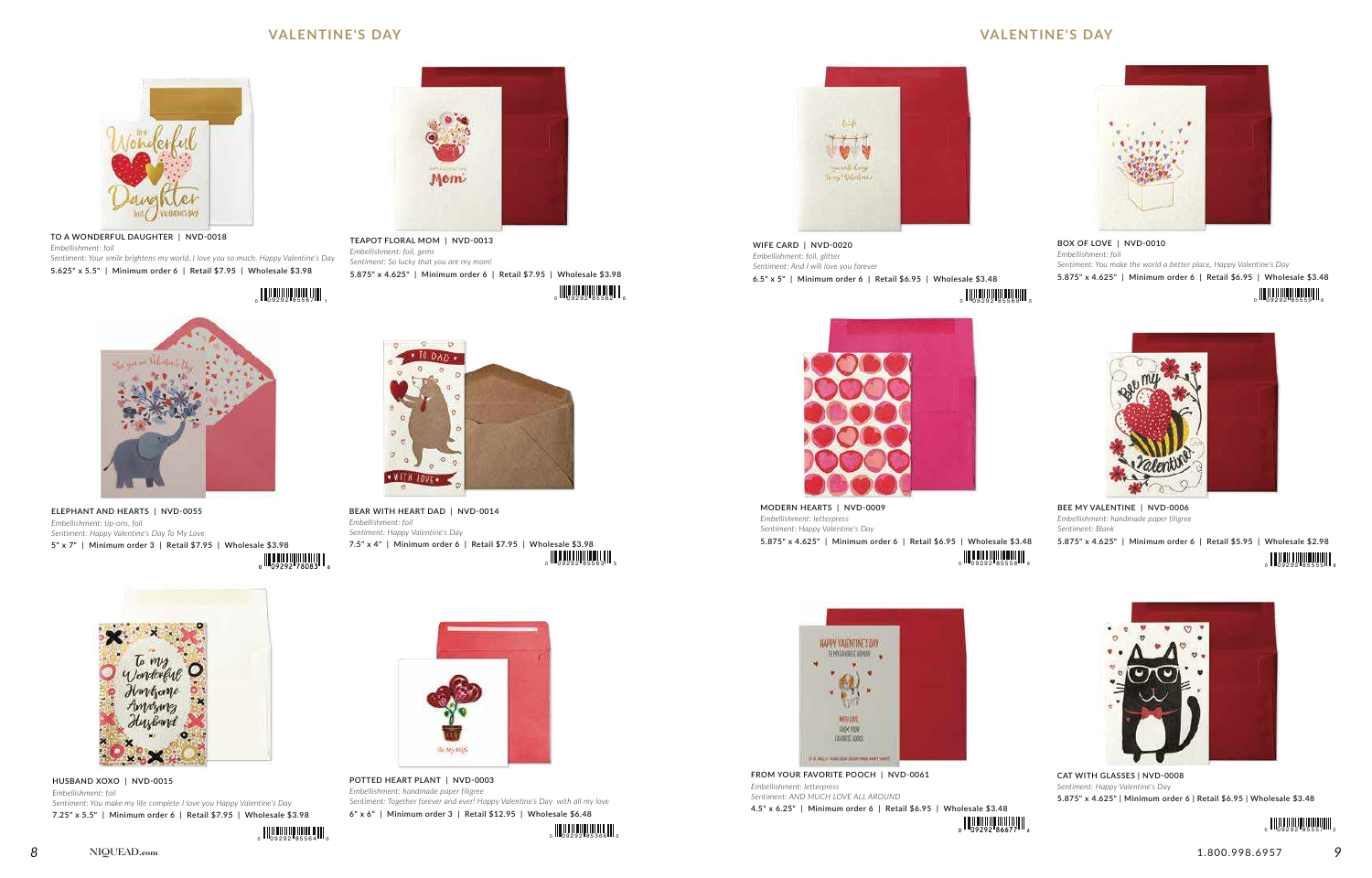

**DIE CUT CUPCAKE | NVD-0024** *Embellishment: diecut, glitter, felt Sentiment: HAVE A SUPER SWEET VALENTINE'S DAY* **5" x 7" | Minimum order 6 | Retail \$7.95 | Wholesale \$3.98**



 $\frac{1}{2}$   $\frac{1}{2}$   $\frac{1}{2}$   $\frac{1}{2}$   $\frac{1}{2}$   $\frac{1}{2}$   $\frac{1}{2}$   $\frac{1}{2}$   $\frac{1}{2}$   $\frac{1}{2}$   $\frac{1}{2}$   $\frac{1}{2}$   $\frac{1}{2}$   $\frac{1}{2}$   $\frac{1}{2}$   $\frac{1}{2}$   $\frac{1}{2}$   $\frac{1}{2}$   $\frac{1}{2}$   $\frac{1}{2}$   $\frac{1}{2}$   $\frac{1}{2}$ 



**SANDBLASTED GOLD FOIL HEART | NVD-0059** *Embellishment: foil Sentiment: Wishing you a very Happy Valentine's Day* **6" x 6" | Minimum order 6 | Retail \$7.95 | Wholesale \$3.98**



**PATTERNED HEARTS | NVD-0038** *Embellishment: tip-ons, foil, beads Sentiment: WISHING YOU A VALENTINE'S DAY FILLED WITH JOY AND LOVE!* **5" x 7" | Minimum order 6 | Retail \$7.95 | Wholesale \$3.98**



# — greeting card fixtures

**NIQUEA.D 4' FIXTURE | NIQFX4** *66" H x 24" D x 48" W Holds 108 cards* **\$390.00**  $\frac{1}{2}$   $\frac{1}{2}$   $\frac{1}{2}$   $\frac{1}{2}$   $\frac{1}{2}$   $\frac{1}{2}$   $\frac{1}{2}$   $\frac{1}{2}$   $\frac{1}{2}$ 

NIQUEA.D **SELECT** NICACH

**NIQUEA.D COUNTER FIXTURE | NIQFXC** *19" H x 12" D x 12" W Holds 12 cards* **\$92.00**  $\frac{1}{2}$   $\frac{1}{2}$   $\frac{1}{2}$   $\frac{1}{2}$   $\frac{1}{2}$   $\frac{1}{2}$   $\frac{1}{2}$   $\frac{1}{2}$   $\frac{1}{2}$ 

**WHEELBARROW W. HEARTS & FLOWERS | NVD-0023** *Embellishment: tip-on, foil, glitter Sentiment: Wishing you love overflowing on Valentine's Day* **6" x 6" | Minimum order 3 | Retail \$10.95 | Wholesale \$5.48**



**HEARTS ON LINE | NVD-0022** *Embellishment: tip-ons, foil, clips, twine, pom poms Sentiment: XOXO*

**5" x 7" | Minimum order 3 | Retail \$10.95 | Wholesale \$5.48**



### **VALENTINE'S DAY**



Fixtures that are sure to catch customers' eyes, all in one place!







**NIQUEA.D SPINNER FIXTURE | NIQFXS**

*66" H x 18" D x 18" W Holds 84 cards*

**\$320.00** 0 0 9 2 9 2 7 0 5 3 0 3

# **ASK YOUR REP ABOUT SPECIAL OFFSET PRICING.**

**NIQUEA.D COUNTER CORRUGATE | NVD-PDQ1**

*Counter display of 6 greeting cards, 6 pieces of each design packed in the display. The display comes assembled and loaded.*





**Retail \$238.50 | Wholesale \$119.25**



**BEST SON EVER | NVD-0017** *Embellishment: foil, gems Sentiment: Sending you all my love* **5.875" x 4.625" | Minimum order 6 | Retail \$6.95 | Wholesale \$3.48**

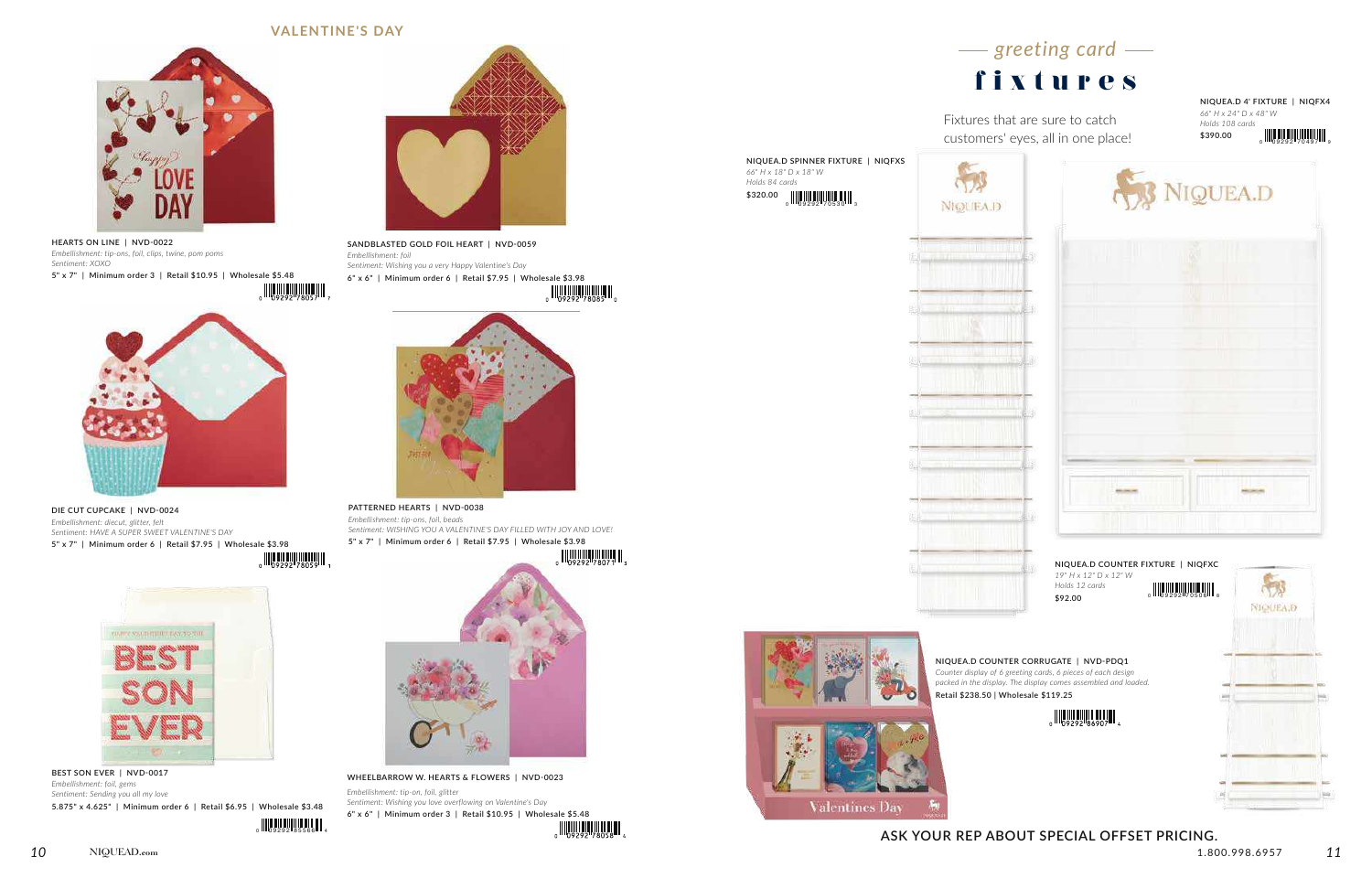# **Ordering Requirements, Terms, and Conditions of Sale**

**WELCOME** We are excited to have you as part of the NIQUEA.D family! We make an effort to build and maintain lasting relationships with our wonderful brick and mortar retailers and are here to help. If at any point along the way you need assistance or want to say hi, please reach out to our customer service team at 1-800-998-6957.

**TO ORDER** For your convenience, we offer the following ordering options:

- through your NIQUEA.D Sales Rep
- online at www.NIQUEAD.com
- phone toll-free at 1-800-998-6957
- fax toll-free at 1-888-254-8515
- mail to NIQUEA.D c/o IG Design Group, 2015 W. Front Street, Berwick, PA 18603
- email to orders@NIQUEAD.com

**ORDERING DETAILS** To avoid delay of your order, please be sure to include your NIQUEA.D account number plus your address and zip code on all orders. Specify correct and complete stock numbers and descriptions. UPC numbers are for electronic ordering only. Orders must be in multiples of the number indicated. If necessary, orders will be changed to conform to these requirements.

**MINIMUM ORDERS** For new accounts, the minimum opening order requirement is \$300 wholesale. The minimum reorder requirement is \$150 wholesale.

**NEW ACCOUNTS** To open an account or find a Sales Rep, visit us online at www.NIQUEAD.com or call 1-800-998-6957.

**TERMS** Payment terms are net 30 days from date of invoice, no anticipation (with credit approval). For payments by credit card, we accept Visa, Mastercard, American Express, Discover, and PayPal. All orders are F.O.B. Shorewood, Illinois, and all shipping charges are prepaid and added to your invoice unless otherwise arranged.

**RETURNS** Making sure you're completely satisfied with your order is our number one priority. We make every effort to ensure it is efficiently and correctly filled when it leaves our facility. Although all sales are considered final with no returns accepted, sometimes errors do occur, and we will do our best to make it right. For any shortages, damages, or defects due to a NIQUEA.D mistake, be sure to contact Customer Service at 1-800-998-6957 within 5 days of receipt of goods for advanced return authorization and instructions.

**BACKORDERS** If your items are backordered, they will be shipped freight-free for locations within the continental U.S. via the carrier of our choice. Items temporarily out of stock totaling less than \$75 will be cancelled rather than backordered.

**PRICES** All prices in this catalog are wholesale and in United States Dollars. Prices and policies are subject to change without notice.

**QUESTIONS** We're here to help. If you have any questions, special requests, or need assistance, contact our Customer Service Representatives at customerservice@NIQUEAD.com.

**DISCLAIMER** We value our designers and artists. No design or product shown may be copied or reproduced in any way without express permission or authorization. ©NIQUEA.D

# FOLLOW US **101**

*Facebook: https://facebook.com/NIQUEA.D Instagram: https://instagram.com/niqueadboutique Pinterest: https://pinterest.com/NIQUEA.D*